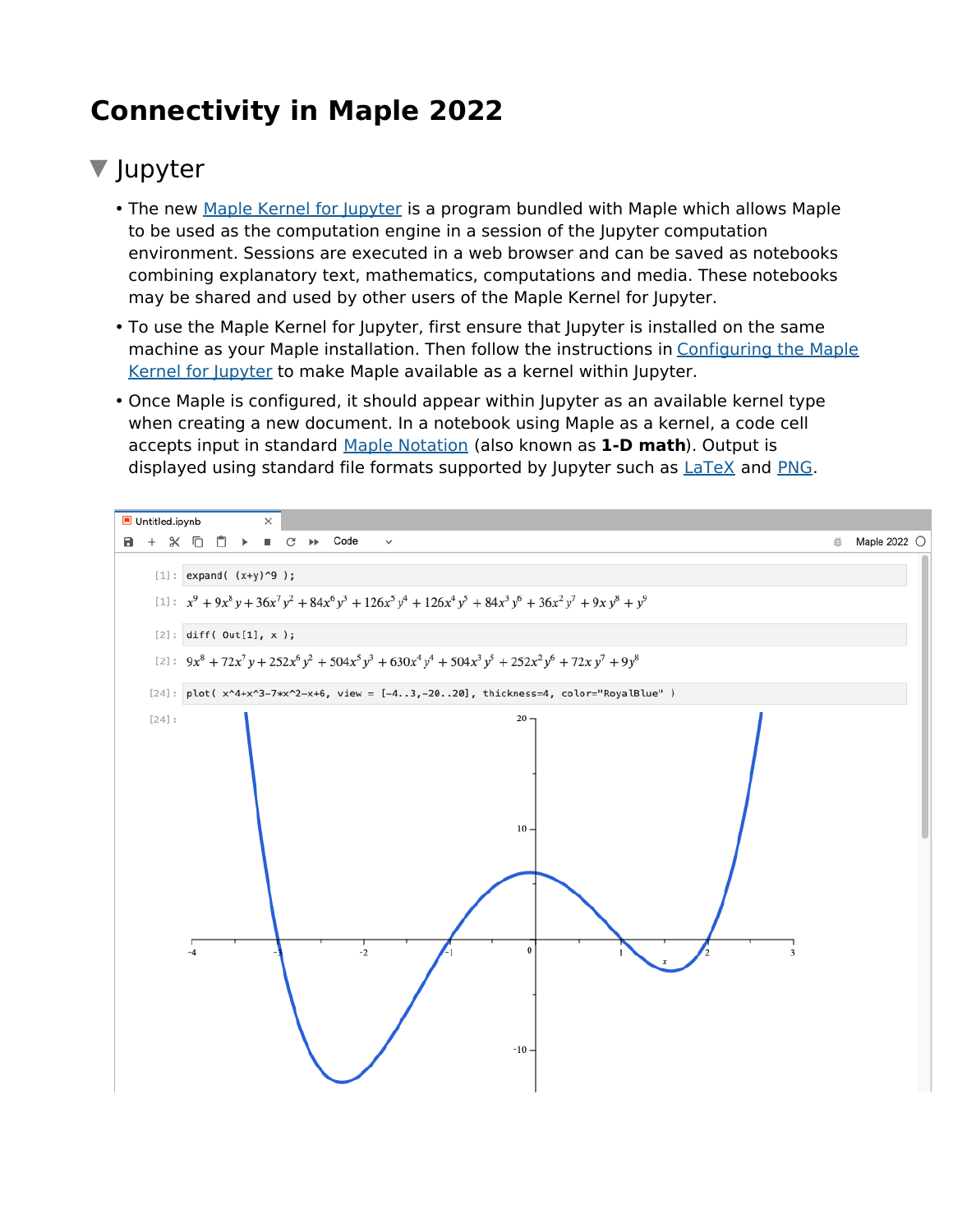## ▼ Jupyter Package

The Jupyter package is a Maple package containing tools to support the Maple Kernel for Jupyter.

### **> with(Jupyter);**

*CreateNotebook*, *ExtractCodeSources*, *GenerateKernelConfiguration*, *SetOutputRendererByType*

With the CreateNotebook command we can create a Jupyter notebook suitable for use with the Maple Kernel for Jupyter from a Maple help page, worksheet, or expression. Here we transform this help page into a Jupyter notebook in the current user's home directory.

```
CreateNotebook( "Connectivity.ipynb", "updates,Maple2022,
> 
 Connectivity", source=help, base=homedir );
                                 20615
```
The Jupyter package also includes tools for generating configuration files to set up the Jupyter connection and controlling the way Maple output is displayed within Jupyter.

## **The SMTLIB Package**

- The **SMTLIB** package has been augmented with a new command SMTLIB:-Session, which creates a session object. This purpose of this is to enable a persistent call to the underlying SMT engine, so that the initialization cost need be paid at most once per session.
- The Session object also maintains a stack of the solver state. Thus we can explore a particular subproblem of our current problem by pushing the stack with Push, performing a specialized query using **Assert and Satisfy**, and then popping with **Pop** to restore the prior state.
- First, we assert an equation and confirm it is satisfiable over the reals.

```
> s := SMTLIB[Session]();
```

```
s :=SMTLIB Session
         23844984
        Variables: 0
       Stack Depth: 0
```

```
> s:-Assert( x^2 - 25 = 0 ) assuming real;
```

```
> s:-Satisfy();
```
 ${x = 5}$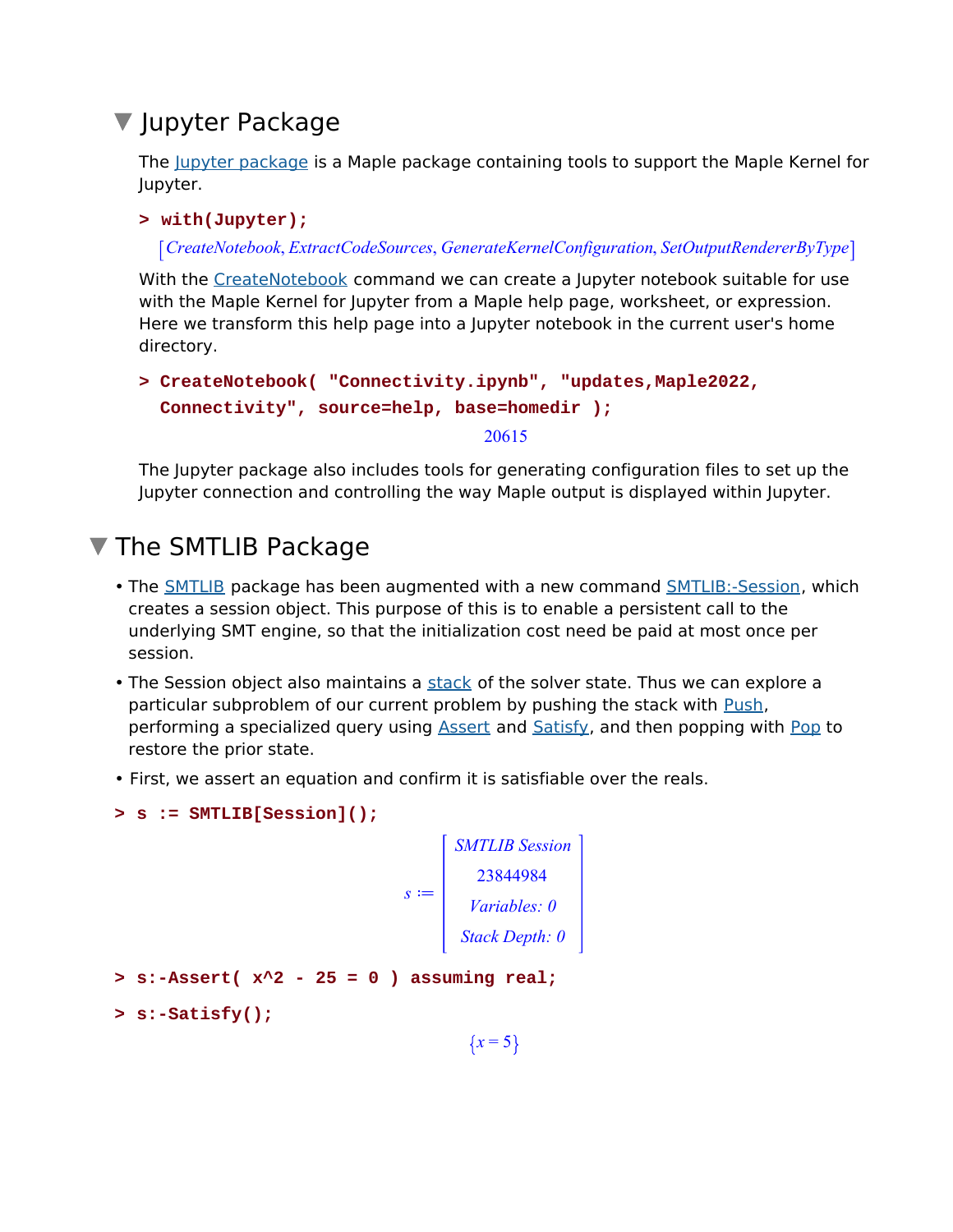- Now after pushing the session stack we impose another assumption, and discover that the model has become unsatisfiable.
- **> s:-Push():**
- **> s:-Assert( x > 5 );**
- **> s:-Satisfiable();**

*false*

- **> s:-Pop():**
- After popping to restore the original problem, we can push again to explore the area to the left of the known root, and find the one remaining real root.

```
> s:-Push();
                                       1
> s:-Assert( x < 5 );
> s:-Satisfy();
                                    \{x = -5\}> s:-Pop();
                                       0
```
### **The DeepLearning Package**

The DeepLearning package has undergone a number of updates and improvements in Maple 2022.

### **V** Indexing DeepLearning Tensors

Tensor objects in DeepLearning now accept indexing syntax similar to Matrices, Vectors, and Arrays in Maple.

```
> restart:
```

```
> with(DeepLearning):
```
**M := RandomTensor( Gamma(2.5,3.3), [5,4,3], datatype=float[8], > seed=2022 );**

> $M \coloneqq$ *DeepLearning Tensor Shape: [5, 4, 3] Data Type: float[8]*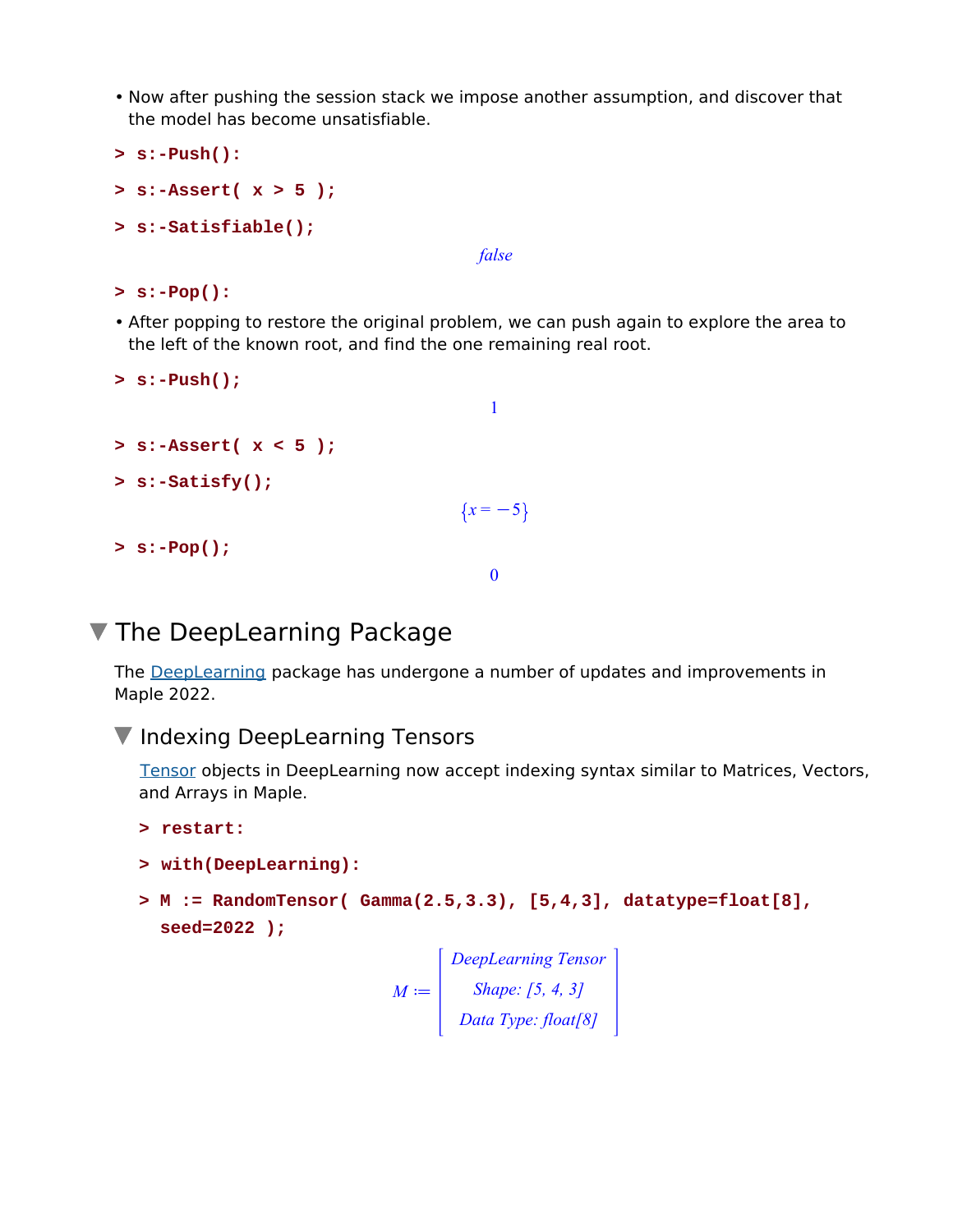You can use this to create slices of an existing Tensor.

```
> M2 := M[1..2,..,1..2];
```

```
M2 \coloneqqDeepLearning Tensor
             Shape: [2, 4, 2]
           Data Type: float[8]
```
Additionally we can use this to directly access scalar values from inside the Tensor.

**> M[2,3,2];**

#### 10.7615426222778

Alternatively the entire Tensor can be easily converted into a Vector, Matrix, or Array with the convert command.

```
> convert( M, Array );
```

|                                      |                                                                        |  | 6.75313149056171 4.35116216422273 15.8836349575203 12.1491831021757 |  |  |
|--------------------------------------|------------------------------------------------------------------------|--|---------------------------------------------------------------------|--|--|
|                                      | 11.7160640627332  2.03390958544607  9.96030379277387  9.36755377418358 |  |                                                                     |  |  |
|                                      | 5.90730269483916 8.88558455121452 8.29299182444118 11.6766776384969    |  |                                                                     |  |  |
|                                      | 3.82283802557249 6.15935276225590 6.03589384550668 17.1526308248580    |  |                                                                     |  |  |
|                                      |                                                                        |  | 12.9928253114120 3.36829965586089 8.30668703969549 14.8079805405892 |  |  |
| slice of $5 \times 4 \times 3$ Array |                                                                        |  |                                                                     |  |  |

Using GradientTape for Computing Tensor Gradients

• A GradientTape is a execution context in which certain marked Tensors are watched for the purposes of computing their gradients.

```
> u := Constant([[3., 5.]], datatype=float[8]);
```
 $u \coloneqq$ *DeepLearning Tensor Shape: [1, 2] Data Type: float[8]*

• The following creates a tape object to track variables of interest.

```
> tape := GradientTape();
```
*DeepLearning GradientTape*

!*tensorflow.python.eager.backprop.GradientTape object at 0x0000022F309EC730*<sup>O</sup>

• The Enter and Exit commands activate and deactivate this context. Only operations which occur after Enter has been invoked are tracked.

```
> Enter( tape );
```
 $\textit{tape} \coloneqq |$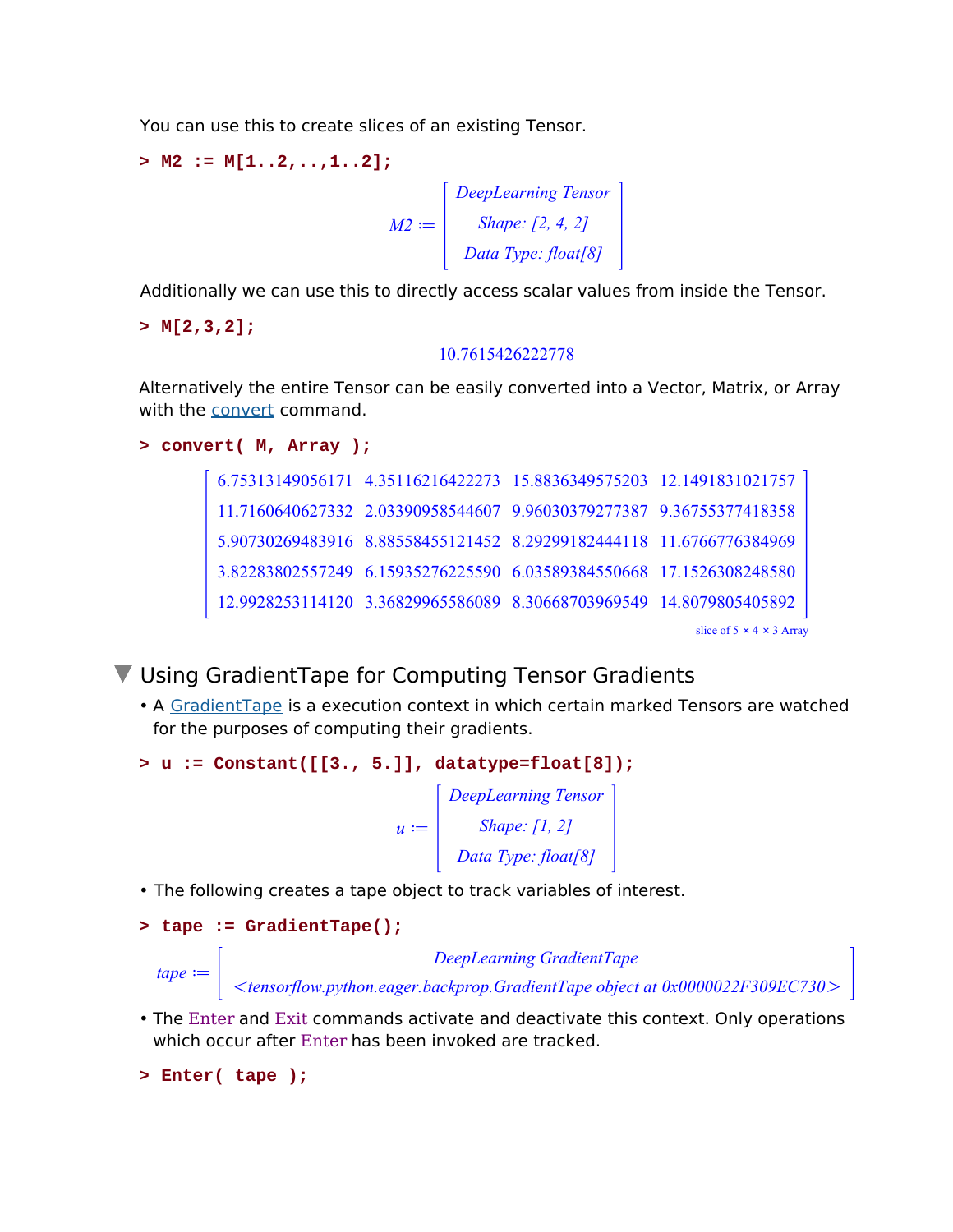*DeepLearning GradientTape*

!*tensorflow.python.eager.backprop.GradientTape object at 0x0000022F309EC730*<sup>O</sup>

```
> tape:-Watch(u);
```
 $> v := u^2$ :

$$
v := \begin{bmatrix} DeepLearning Tensor \\ Shape: [1, 2] \\ Data Type: float[8] \end{bmatrix}
$$

```
> Exit( tape );
```

```
> grad := tape:-Gradient( v, u );
```

```
grad := |DeepLearning Tensor
              Shape: [1, 2]
           Data Type: float[8]
```

```
> convert( grad, Matrix );
```

```
6. 10.
```
**V** Convert between DeepLearning and Python objects

- As DeepLearning is built on the Google TensorFlow library using Maple's connectivity to Python, there is a close connection between many DeepLearning objects and TensorFlow objects. The convert command now permits easy conversion between DeepLearning objects and objects of type python from TensorFlow. This will simplify the adaptation of TensorFlow models to DeepLearning and facilitate the interaction of DeepLearning objects with TensorFlow features which have not been exposed in DeepLearning.
- The command convert(..., python) converts DeepLearning objects to their Python TensorFlow equivalents.

**> t1 := Constant( <<1,2,3>|<4,5,6>|<7,8,9>>, datatype=float[8] );**

 $t1 \coloneqq$ *DeepLearning Tensor Shape: [3, 3] Data Type: float[8]*

**> convert( t1, python );**

" < Python object: tf.Tensor(

```
[1.4.7.] [2. 5. 8.]
```
 $[3. 6. 9.]$ ], shape= $(3, 3)$ , dtype=float $64$ ) $>$ "

**> Python:-ImportModule("tensorflow as tf");**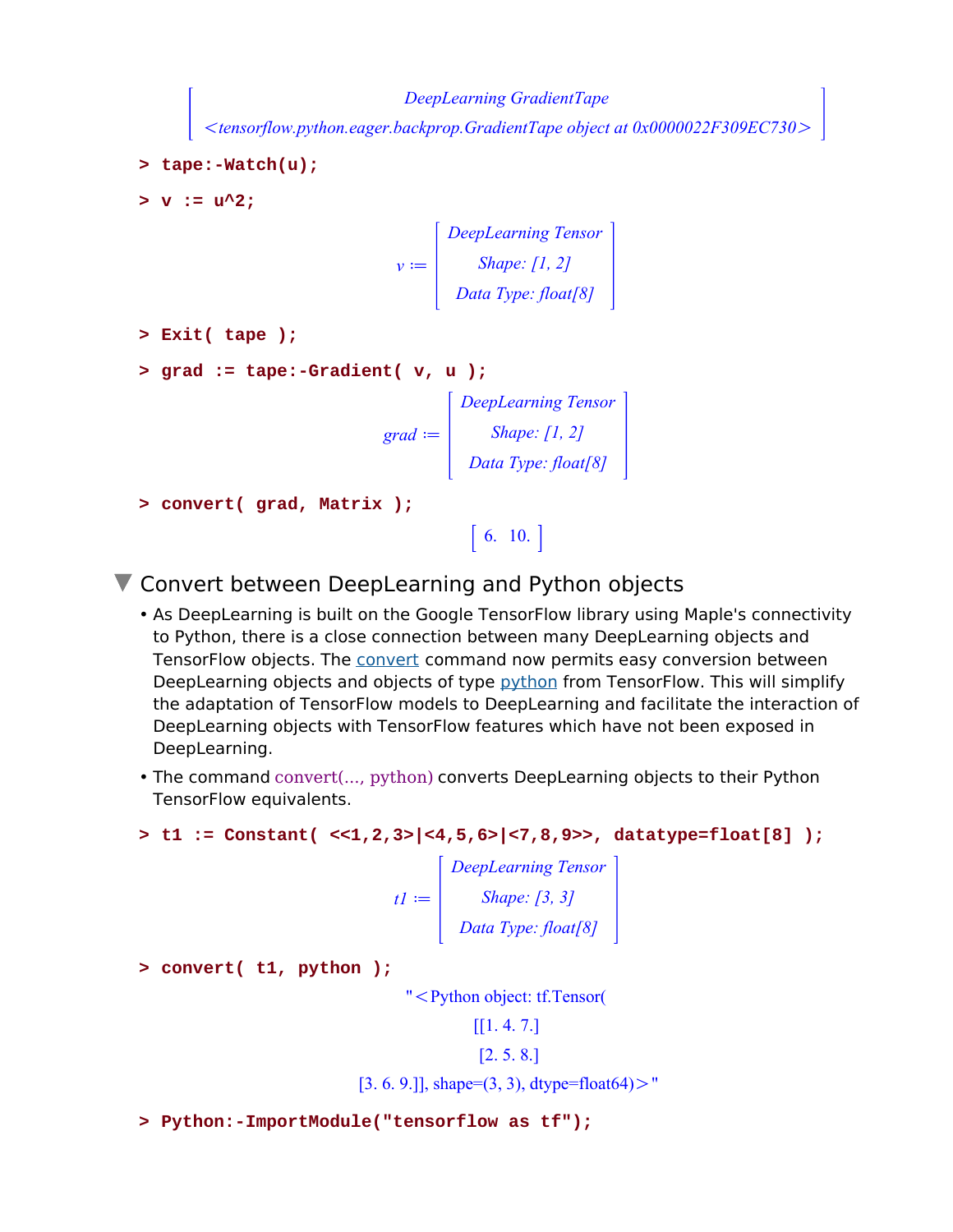- The command convert(..., DeepLearning) converts DeepLearning objects to their Python TensorFlow equivalents.
- **pt2 := Python:-EvalString( "tf.random.uniform(shape=[3,4], > maxval=20, dtype=tf.int32, seed=1701)" );**

```
pt2 := " < Python object: tf.Tensor(
```
[[ 9 2 7 13] [ 3 18 12 11]

 $[9 19 12 12]$ ], shape= $(3, 4)$ , dtype=int32) $>$ "

**> t2 := convert( pt2, DeepLearning );**

 $t2 \coloneqq$ *DeepLearning Tensor Shape: [3, 4] Data Type: integer[4]*

**pt3 := Python:-EvalFunction( "tf.keras.layers.GaussianNoise", 5.5 > );**

 $pt3 :=$ 

 $t3 \coloneqq$ 

"<Python object: <tensorflow.python.keras.layers.noise.GaussianNoise object at  $0x0000022F309D56A0 > "$ 

#### **> t3 := convert( pt3, DeepLearning );**

*DeepLearning Layer*

!*tensorflow.python.keras.layers.noise.GaussianNoise object at 0x0000022F309D56A0*O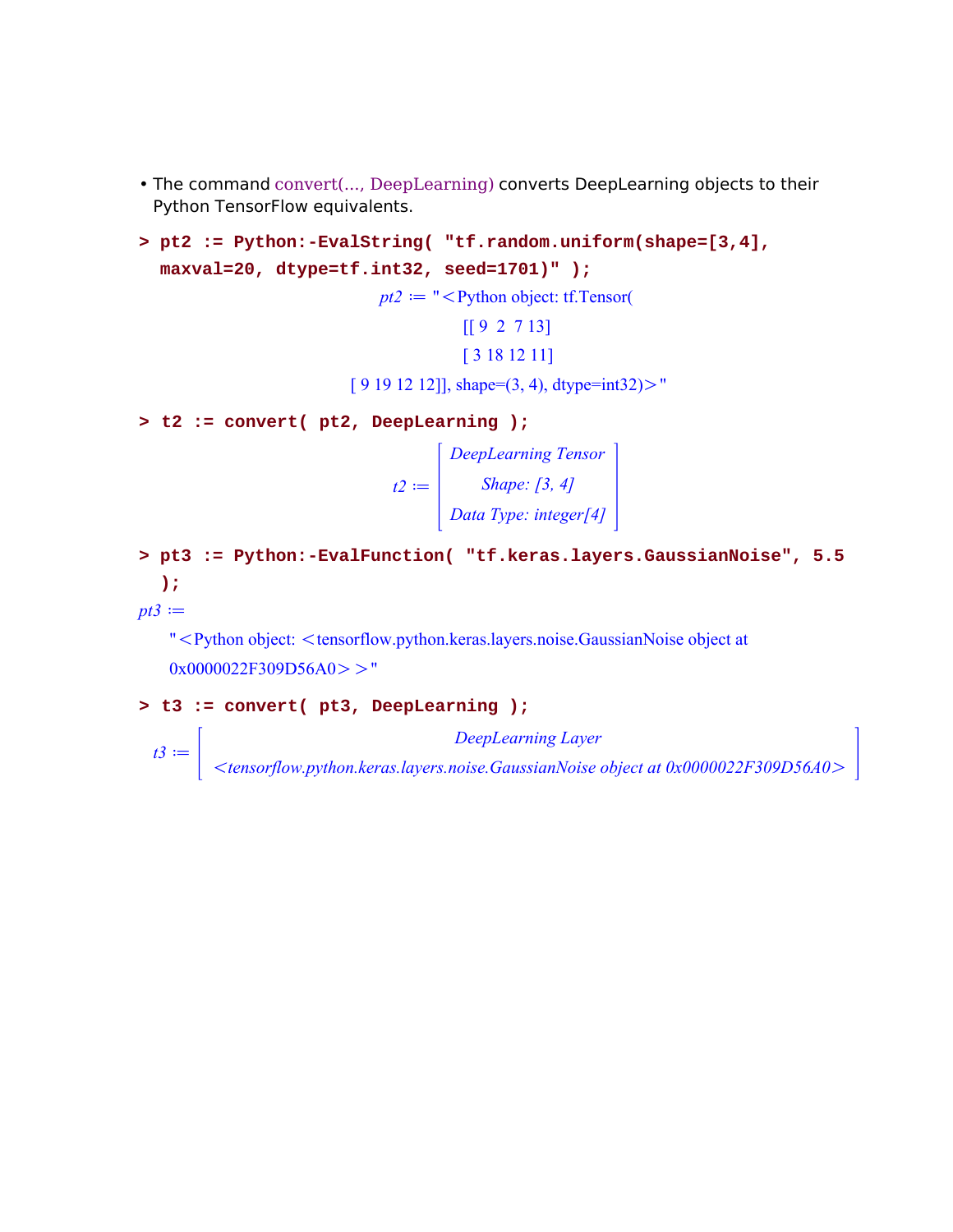## ▼ Additional Updates

### **V** Two-Dimensional Barcode Generation

The ImageTools:-GenerateBarcode command can generate a 2-D barcode in the QR code format from an input string or ByteArray.

```
> with(ImageTools):
```

```
> qrCode := GenerateBarcode( "This is a test" );
```

```
qrCode := 0. 1. 1. 1. 1. 1. 0. 1. 1. 0. …
            0. 0. 0. 0. 0. 0. 0. 1. 1. 0. …
           0. 1. 1. 1. 1. 1. 0. 1. 1. 0. …
           0. 1. 0. 0. 0. 1. 0. 1. 1. 0. …
            0. 1. 0. 0. 0. 1. 0. 1. 1. 0. …
           \begin{vmatrix} 0. & 1. & 0. & 0. & 0. & 1. & 0. & 1. & 0. & 0. & \dots \end{vmatrix}0. 0. 0. 0. 0. 0. 0. 1. 0. 1. …
             1. 1. 1. 1. 1. 1. 1. 1. 0. 1. …
             1. 1. 0. 0. 1. 1. 0. 0. 0. 1. …
             1. 0. 1. 0. 0. 0. 1. 0. 0. 0. …
             « « « « « « « « « «
                                         25 x 25 Array
```
**> ImageTools:-Embed( Scale( qrCode, 9, method=nearest ) );**



**V** Converting Data between Formats in Memory

• The convert command to objects of type Array, Matrix, Vector, string and ByteArray has been supplemented with an additional option, sourceformat. This reads encoded data from a string or ByteArray in a specified to the named type with no need for external files.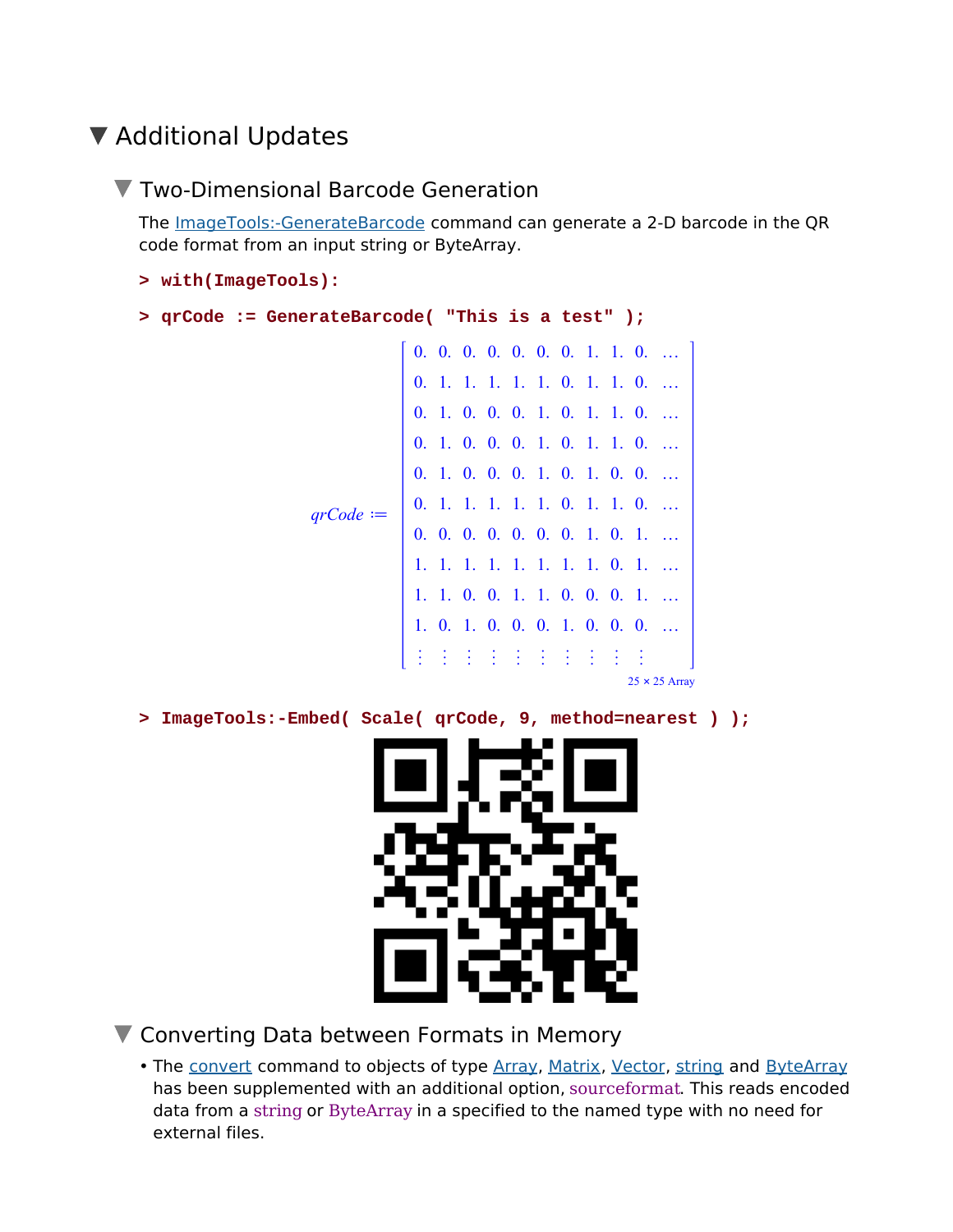• Here we can read directly from a comma-delimited string to a Matrix:

```
> convert( "1,2\n3,4", Matrix, sourceformat="CSV" );
```
• The format specified must be one accepted by the **Import command**. When the output type is not string or ByteArray, sourceformat may be abbreviated simply as format.

- Additionally, the convert command to objects of type string and ByteArray has been supplemented with an additional option, targetformat. This writes the encoded data to the output string or ByteArray in the named format, which must be one accepted by the **Export** command.
- This has the same effect as exporting the content to a file in the chosen format with Export and then reading it to a string or ByteArray with FileTools:-Text:-ReadFile or FileTools:-Binary:-ReadFile respectively, but is achieved without any user-visible need for file input or output.
- When the input type is not string or ByteArray, targetformat may be abbreviated simply as format.
- In these examples we convert expressions to strings encoded in  $\overline{\text{SON}}$  and  $\overline{\text{LaTeX}}$ respectively.
- **T := table([ "firstname" = "G", "lastname" = "Raymond", "DOB" = > "1960-02-28" ]);**

 $T :=$  table ( $\lceil$  "lastname" = "Raymond", "firstname" = "G", "DOB" = "1960-02-28"])

**> convert( T, string, format="JSON" );**

"{ "DOB": "1960-02-28",

"firstname": "G",

"lastname": "Raymond"

```
}"
```
**convert( { solve(a\*x^2 + b\*x + c = 0, x) }, string, format= > "LaTeX" );**

"\left\{\frac{-b + \sqrt{-4 a c + b^{2}}}{2 a}, -\frac{b + \sqrt{-4 a c + b^{2}}}{2 a}\right\}"